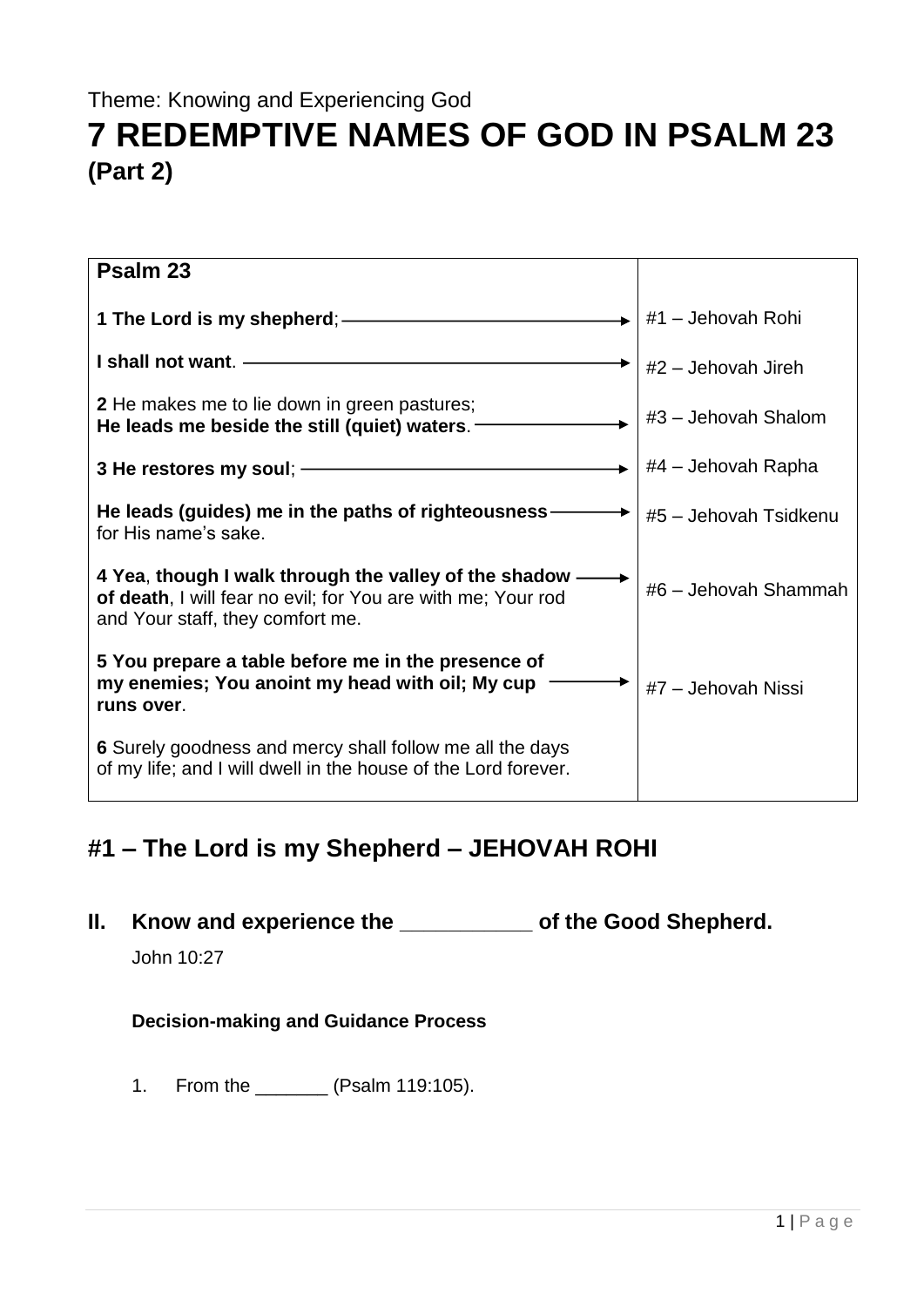2. From the \_\_\_\_\_\_\_\_\_\_\_\_\_\_\_\_\_\_\_\_\_\_\_\_\_\_\_\_\_\_\_\_. The \_\_\_\_\_\_\_\_\_\_\_ of the guidance. The \_\_\_\_\_\_\_\_\_\_\_\_\_\_\_\_\_ (Romans 8:16)





He will guide us in the \_\_\_\_\_\_\_\_\_\_\_\_\_\_\_\_\_\_\_\_\_\_\_\_\_\_\_\_ to have:

- \_\_\_\_\_\_\_\_\_\_\_\_\_\_\_\_\_ know the facts
- \_\_\_\_\_\_\_\_\_\_\_\_\_\_\_\_\_\_ have clarity
- \_\_\_\_\_\_\_\_\_\_\_\_\_ what to decide and do